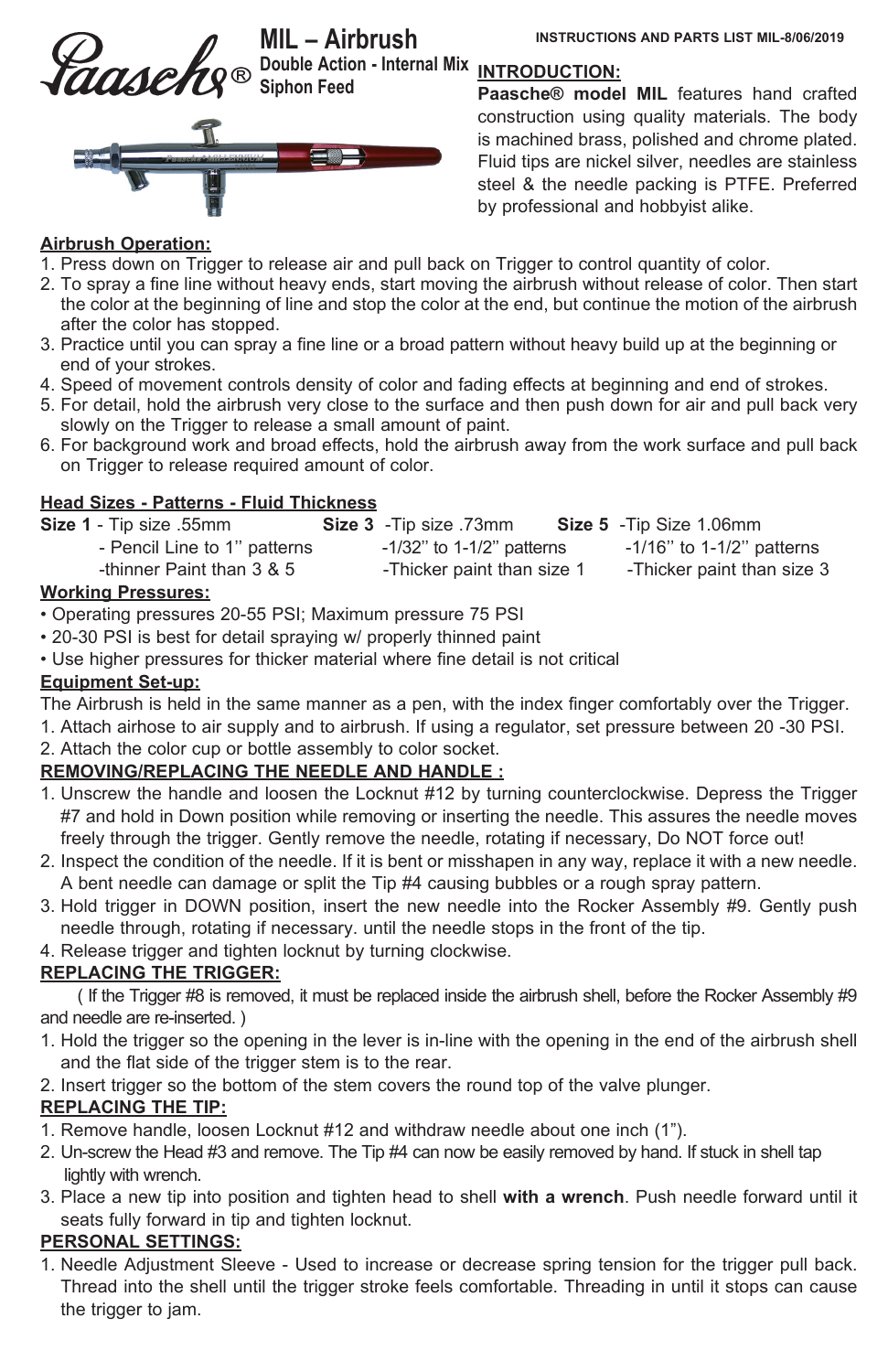# **ADJUSTING OR REPLACING WORN PACKING WASHER:**

- 1. If PTFE Packing #19 becomes worn or loose it must be tightened or replaced.
- 2. You will need a small screwdriver to remove or tighten the Packing Nut #19.
- 3. When replacing your PTFE Packing press packing onto the Packing Nut #19. Use a small screwdriver to tighten packing nut into shell until it is tight then back out one-half turn, may vary.
- 4. Now insert needle you should feel a slight resistance. If too loose or too tight adjust the packing nut with screwdriver until you feel some slight resistance.
- 5. Now completely re-assemble guts of airbrush.

# **CLEANING THE AIRBRUSH:**

- 1. Paint passes from the bottle connection forward so the trigger area back will most likely not need cleaning.
- 2. You can back flush the paint into your bottle by covering the Needle Protector with your finger and then pressing down on the trigger and pulling slightly back. This forces paint from the fluid passage back into the bottle. **Never use open cup for back flushing.**
- 3. In between color changes or before storing the airbrush attach bottle with appropriate cleaner and spray into sink until it runs clear.
- 4. Remove needle and wipe clean then replace.
- 5. If paint has dried, you can remove the front tip and head for soaking, or you can soak just the front of the airbrush in cleaner.
- 6. Use cleaner for the material you are spraying. Keep trigger area dry if soaking.

# **TROUBLESHOOTING:**

## Bubbling in cup:

1. VLH Head #2 needs to be wrench tightened

Skipping or spitting:

- 1. Paint too thick -Reduce with thinner
- 2. Tip not seated -Tighten VLH Head with wrench
- 3. Tip split or damaged Needle -Replace tip or needle
- 4. Needle or tip dirty -Clean and replace
- 5. Air pressure too low -Increase pressure or thin paint further (20 or more PSI to spray most paints) Airbrush not spraying:
- 1. Clogged Tip -Remove tip and clean
- 2. Needle not moving -Tighten needle locknut
- 3. Loose VLH Head Wrench tighten
- 4. Low air pressure -Increase pressure (need 20 or more PSI to spray most paints)
- 5. Bottle vent hole plugged -Use needle or pin to clear air hole

Sprays double line or heavy to one side:

- 1. Split tip or bent needle Replace
- 2. Dirty tip or needle Remove and clean
- 3. Tip not centered in head Remove head and clean airbrush and tip seat then reassemble. Use wrench for head

Jammed trigger or poor trigger motion:

- 1. Adjust Needle Adj. Sleeve Screw or unscrew the sleeve to lessen or increase tension on trigger
- 2. Paint leaking to trigger area -

Remove guts of airbrush and slightly tighten packing or replace if needed

3. Lubricate needle and trigger -

Apply lubricant to needle shaft and trigger slot area

**WARNING:** Spray materials may be harmful if inhaled or allowed to come into contact with the skin or eyes. Consult the product label and material safety data sheet supplied for the spray material. Follow all safety precautions. **CAUTION:** Well Ventilated Area Required to remove fumes, dust or overspray. **Maximum Air Pressure 75 P.S.I.**